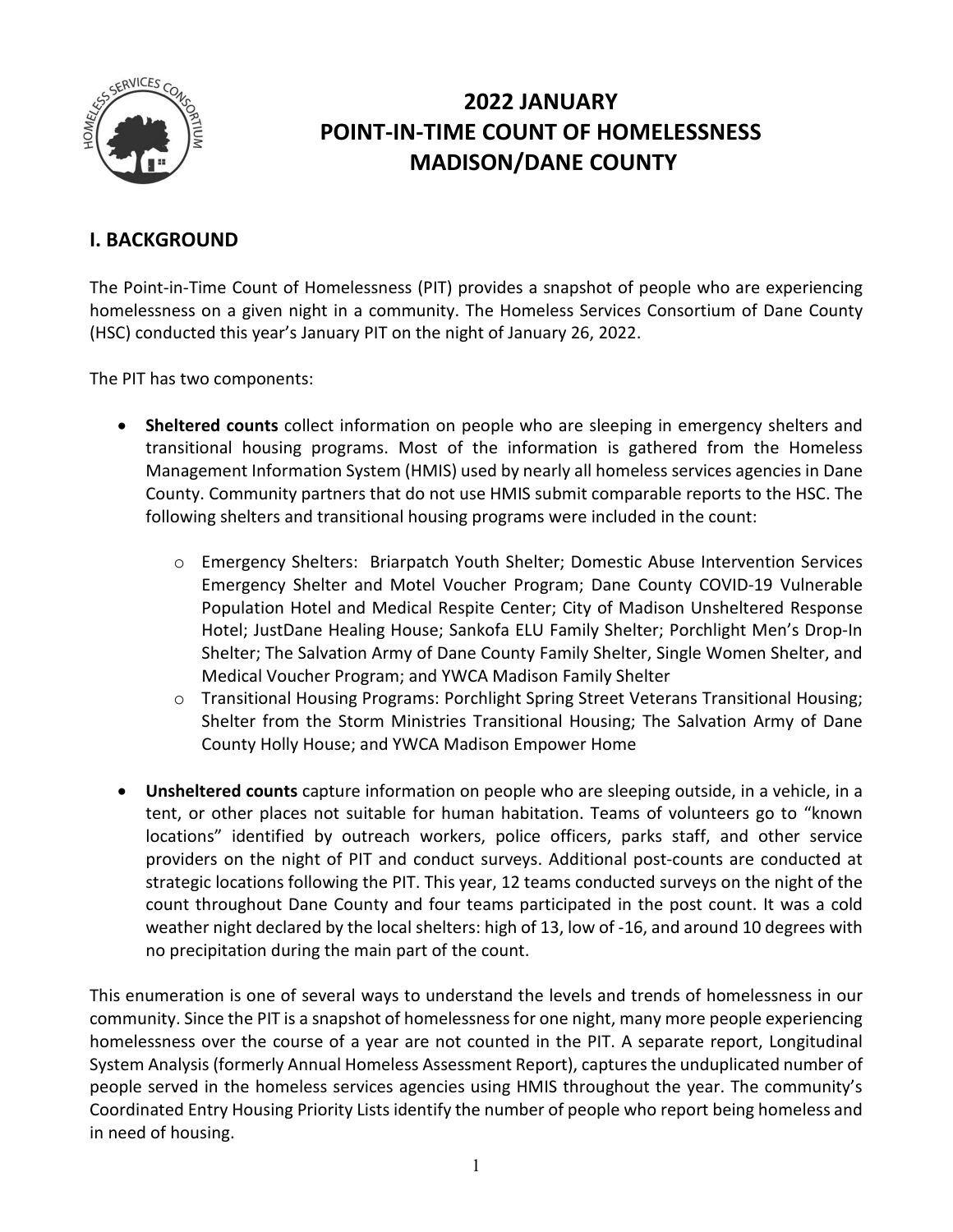It is also important to note that this count excludes individuals and families who are "doubled up" with friends or other families in private homes or living in hotels or motels. While the U.S. Department of Education's definition of homelessness includes children who are living in such arrangements, these families are not included in the PIT, per HUD requirement. Individuals in institutions are also not included. The count also does not include people who were in institutions such as hospitals, jail or detox centers[\\*.](#page-1-0)

This report was prepared by the City of Madison Community Development Division on behalf of the HSC. Questions about the report can be directed to Sarah Lim, Community Development Specialist, at [slim@cityofmadison.com.](mailto:slim@cityofmadison.com)

# **II. KEY FINDINGS**

# **On a Single Night in January 2022**

**701 people experiencing homelessness were identified in Madison/Dane County on the night of the 2022 January PIT.**

- 30% or 210 persons were in households with children (families), representing 64 families.
- 70% or 490 persons were in households without children (individuals).
- 1 unaccompanied youth under age 18 was identified.
- 7% or 49 persons were young adults age 18-24. 12 were parenting youth.
- 24% or 169 persons were considered chronically homeless[†.](#page-1-1)
- 6% or 42 persons were in veteran households.
- 12% or 83 persons stayed in unsheltered locations such as on the street, in vehicles, in tents, or other places not suitable for human habitation.

Blacks, African Americans, or Africans are considerably overrepresented among the homeless population compared to the overall Dane County population. While accounting for 5.5 percent of the Dane County population, Blacks, African Americans, or Africans accounted for 40 percent of all people identified as experiencing homelessness.

# **Since 2021**

l

<span id="page-1-0"></span><sup>\*</sup> One January 26, 2022, 121 of the 708 people in Dane County jail were presumed to be experiencing homelessness: 102 provided no address, 19 gave the Job Center or shelter addresses.

<span id="page-1-1"></span><sup>†</sup> Chronically Homeless Individual refers to an individual with a disability who has been continuously homeless for one year or more or has experienced at least four episodes of homelessness in the last three years where the combined length of time homeless in those occasions is at least 12 months. Chronically Homeless People in Families refers to people in families in which the head of household has a disability and has either been continuously homeless for one year or more or has experienced at least four episodes of homelessness in the last three years where the combined length of time homeless in those occasions is at least 12 months.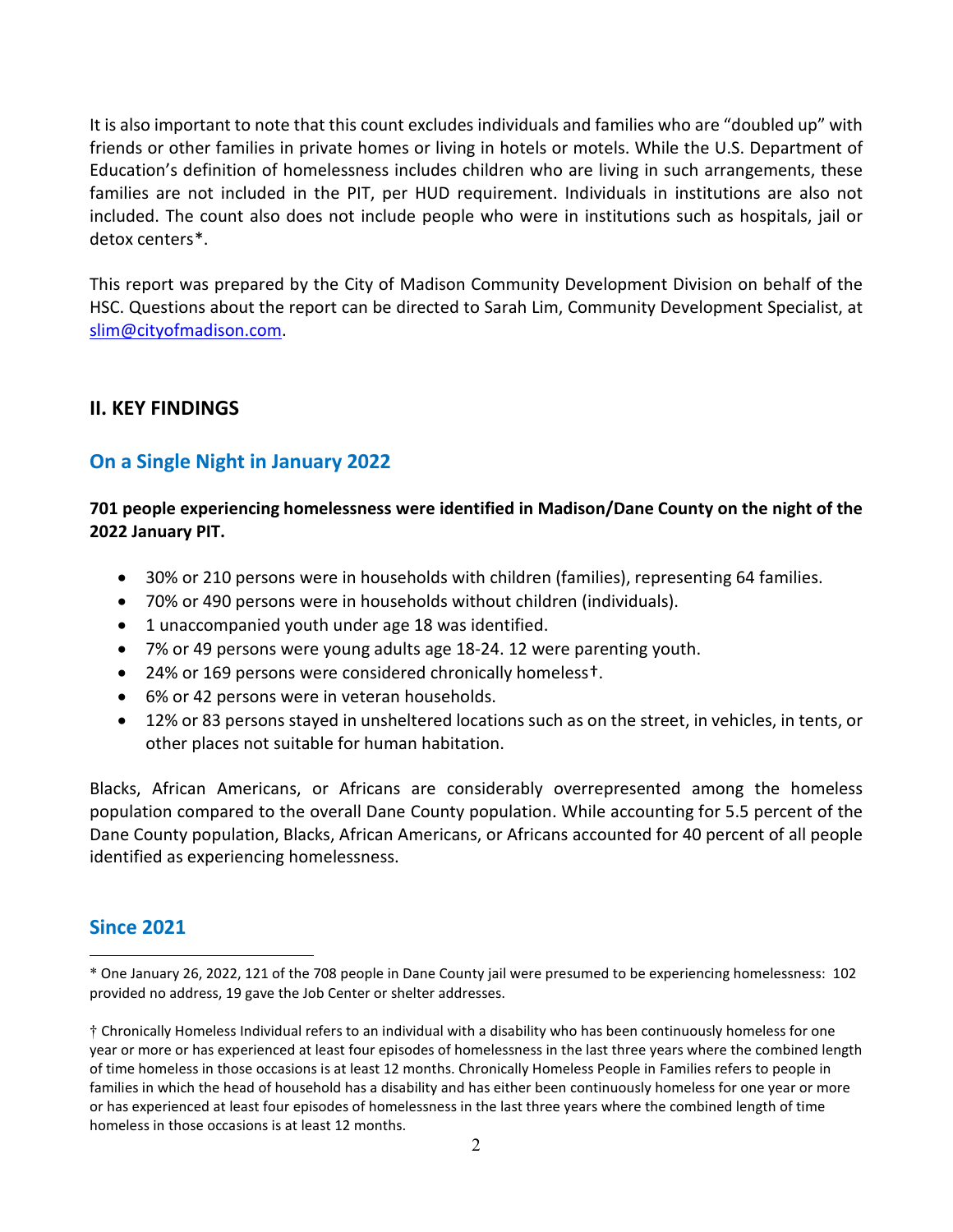**The total number of persons experiencing homelessness decreased by 18% from 855 to 701, a 154 person decrease from the previous year.**

- The number of persons in households without children (individuals) decreased from 503 to 490, by 13 persons or 3%.
- The number of persons in families decreased from 352 to 210, by 142 persons or 40%. The number of families decreased from 104 families to 64 families.
- The number of people experiencing chronic homelessness decreased by 76 persons or 31%.
- The number of persons in veteran households decreased from 56 to 42, by 14 persons or 25%.
- Excluding transitional housing programs, the number of persons experiencing homelessness either at emergency shelters or unsheltered locations decreased by 150 persons or 19%, from 783 in 2021 to 633 in 2022.

# **Since 2017**

# **Overall homelessness was up by 116 persons or 20% from five years ago.**

- The number of individuals increased by 55 percent or 173 persons, 317 in 2017 and 490 in 2022.
- The number of persons in families was down by 55 persons or 21%, 265 in 2017 and 210 in 2022.
- The number of people experiencing chronic homelessness increased by 82 persons or 94%, 87 in 2017 and 169 in 2022.
- The number of persons in veteran households decreased by 14 persons or 25%, 56 in 2017 and 42 in 2022.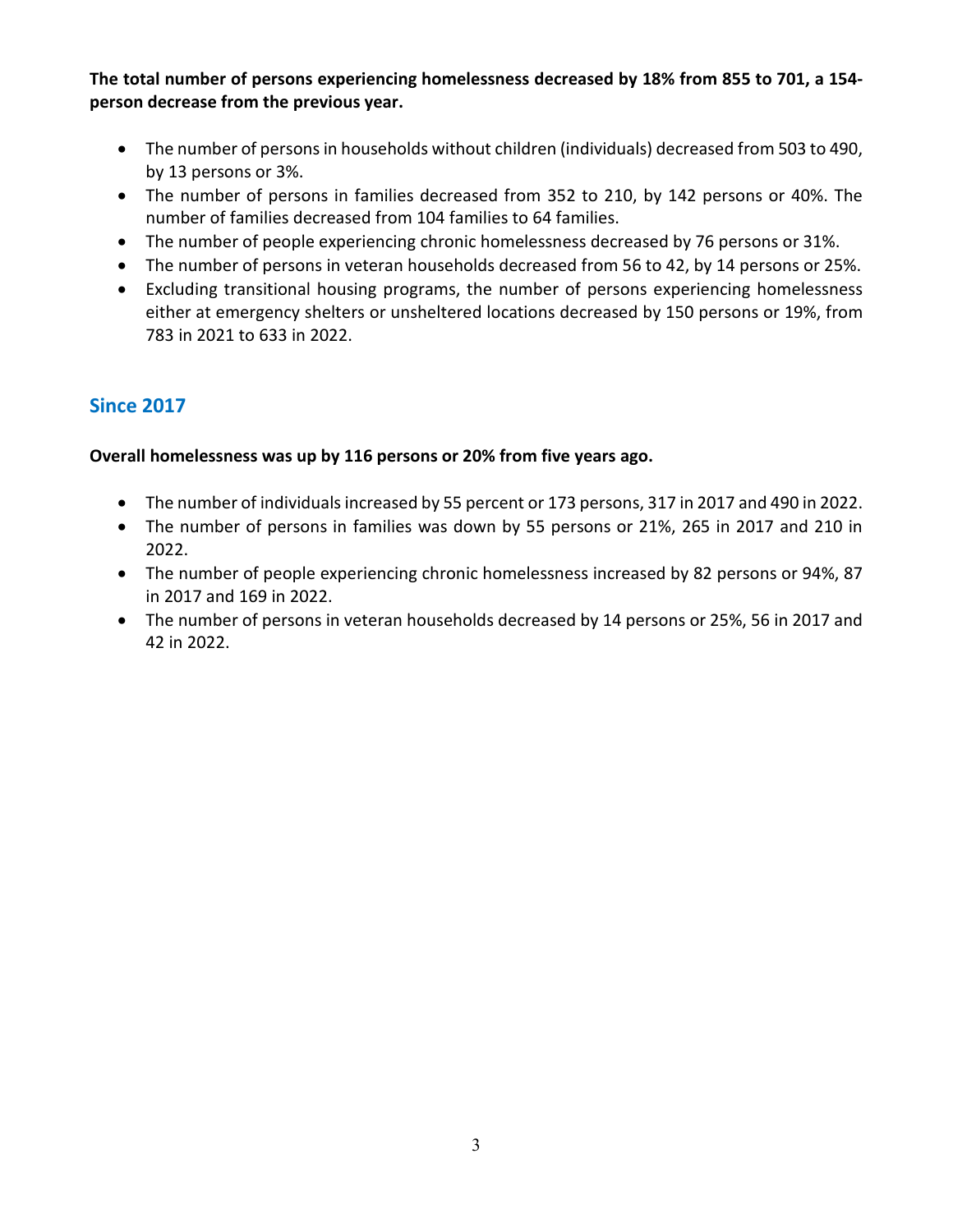# **III. 2013-2022 JANUARY PIT COMPARISON**



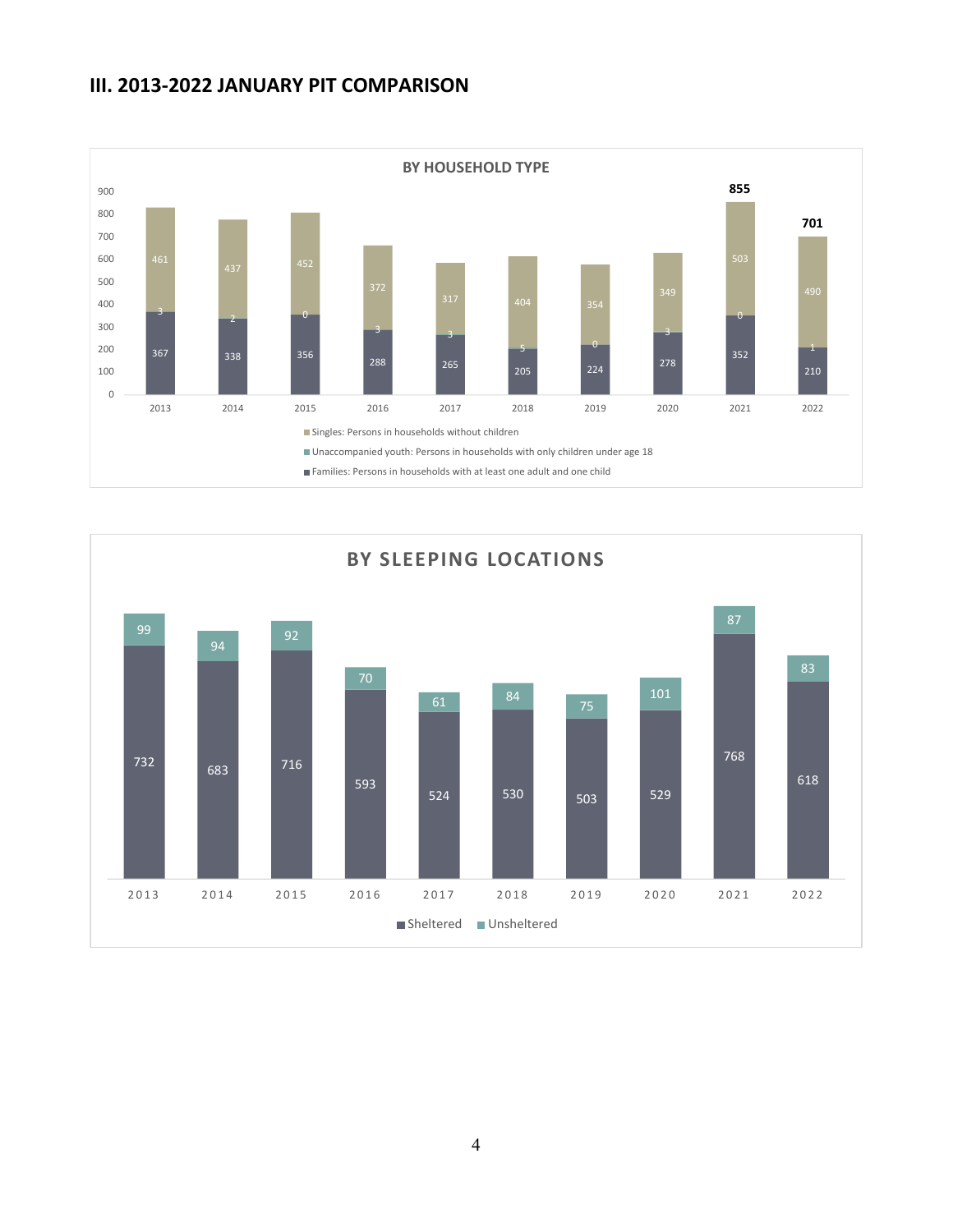

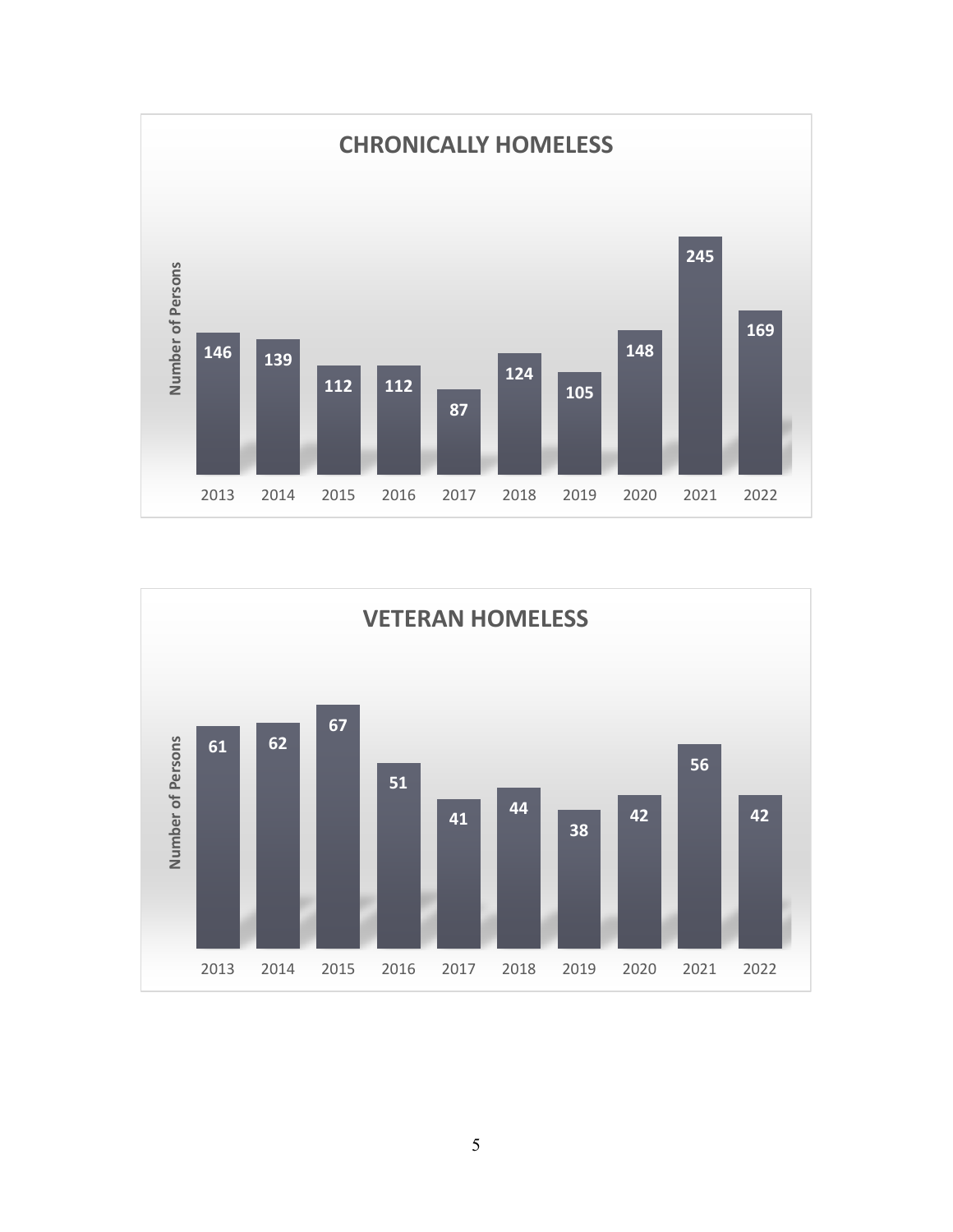# **IV. 2022 JANUARY PIT[‡](#page-5-0)**

 $\overline{a}$ 

| <b>Household Type</b>                                                      | # of Persons | Percentage |
|----------------------------------------------------------------------------|--------------|------------|
| Families: Persons in households with at least one adult and one child      | 210          | 30%        |
| Unaccompanied youth: Persons in households with only children under age 18 |              | 0%         |
| Singles: Households without children                                       | 490          | 70%        |
| <b>Total</b>                                                               | 701          | 100%       |



| <b>Sleeping Location</b>                            | # of Persons | Percentage |
|-----------------------------------------------------|--------------|------------|
| <b>Emergency Shelter</b>                            | 550          | 78%        |
| <b>Transitional Housing</b>                         | 68           | 10%        |
| Unsheltered (places not meant for human habitation) | 83           | 12%        |
| <b>Total</b>                                        | 701          | 100%       |



<span id="page-5-0"></span><sup>‡</sup> When certain demographic information was unknown, HUD approved extrapolation method was used to ensure that the total number of persons listed under each category equal the total number of persons counted.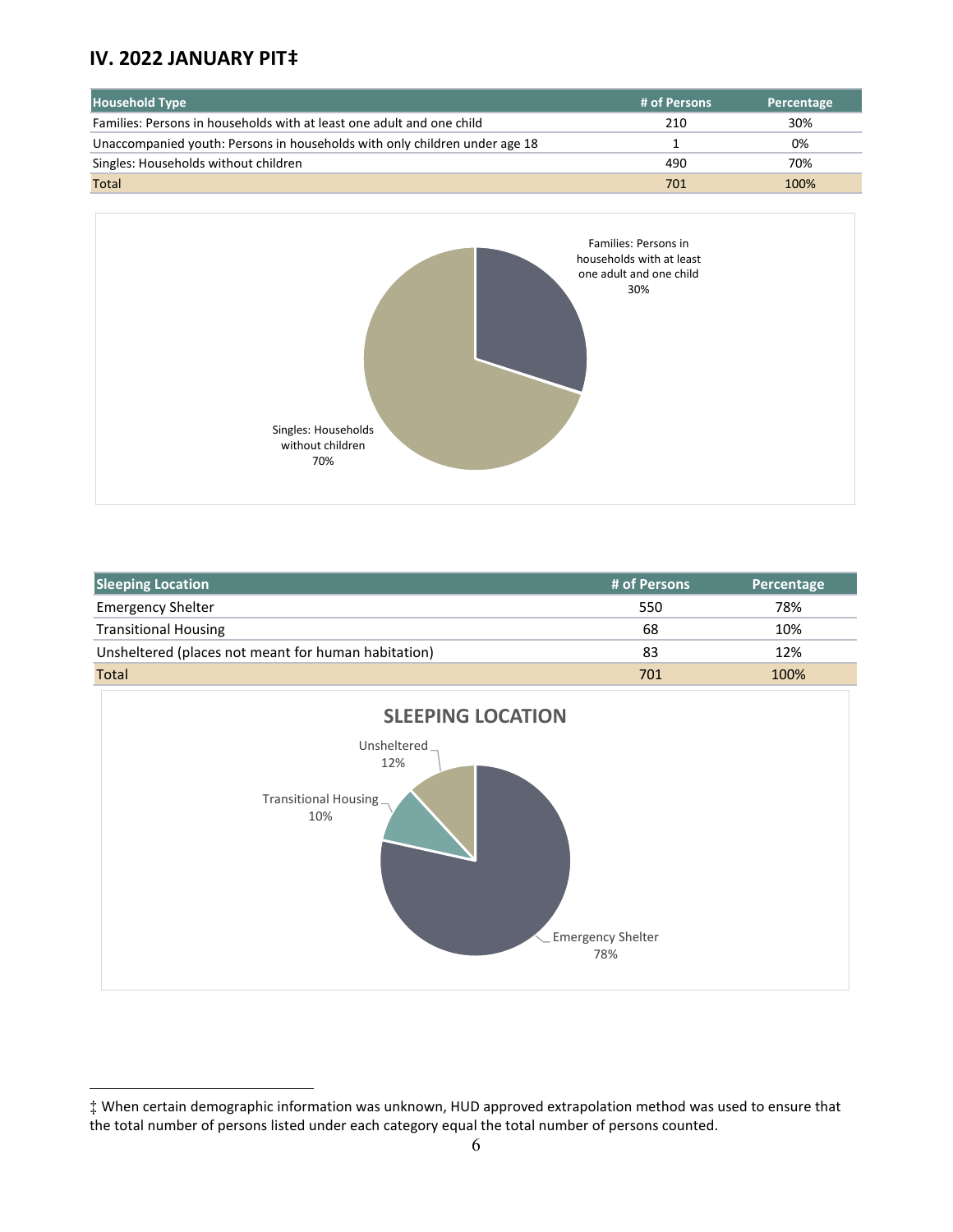| <b>Unsheltered Location</b>                | # of Persons   | Percentage |
|--------------------------------------------|----------------|------------|
| Dairy Drive sheltered campground           | 26             | 31%        |
| <b>Occupy Madison Temporary Tiny Homes</b> | 22             | 27%        |
| Vehicle                                    | 21             | 25%        |
| <b>Streets or Sidewalk</b>                 | 7              | 8%         |
| Commercial establishment                   | $\mathfrak z$  | 2%         |
| Woods                                      | $\mathfrak{p}$ | 2%         |
| <b>Bus station</b>                         | 1              | 1%         |
| Park                                       | 1              | 1%         |
| Other                                      | 1              | 1%         |
| Total                                      | 83             | 100%       |

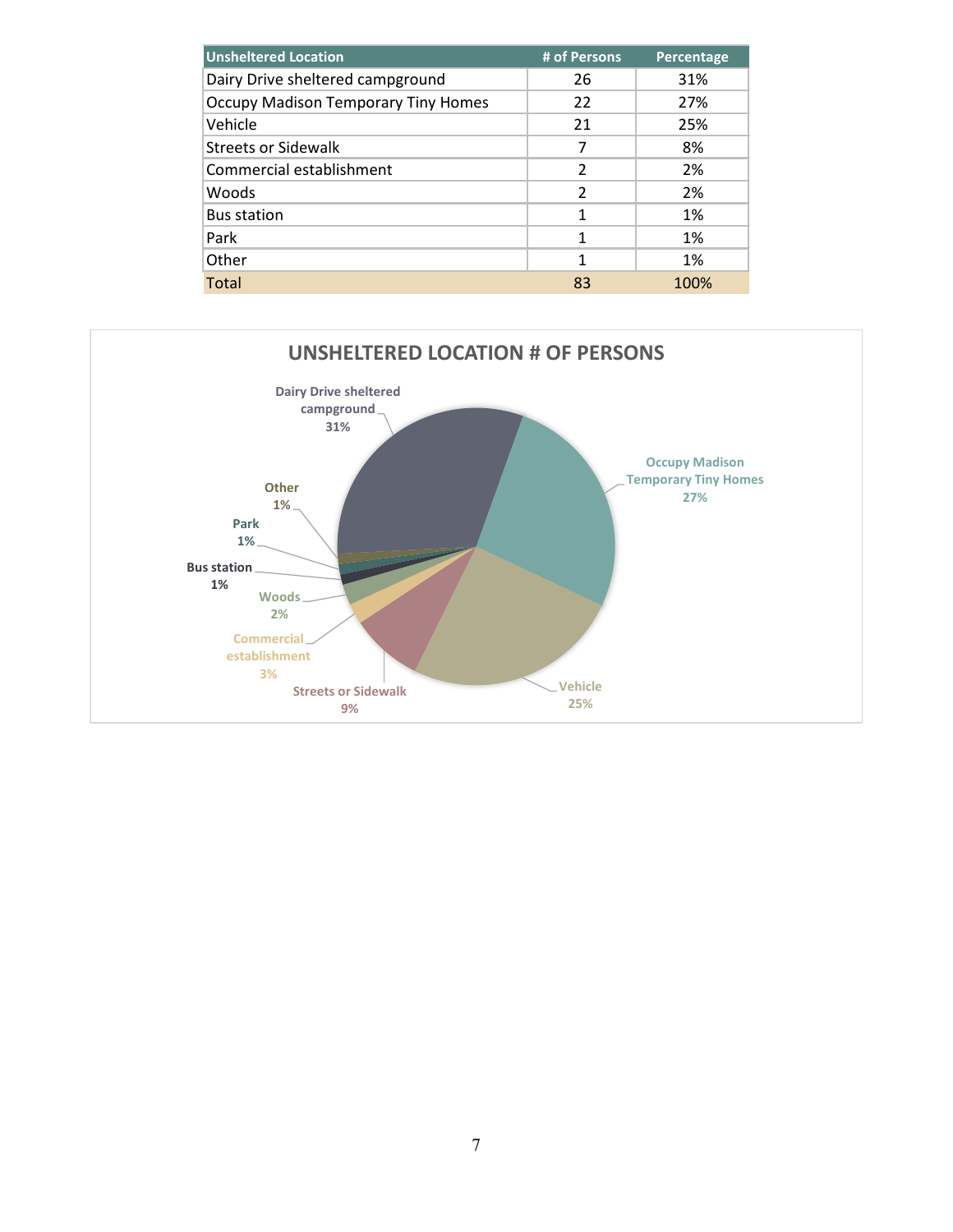| Race                                          | # of Persons | Percentage |
|-----------------------------------------------|--------------|------------|
| White                                         | 358          | 51%        |
| Black, African-American, or African           | 282          | 40%        |
| Asian or Asian American                       | 5            | 1%         |
| American Indian, Alaska Native, or Indigenous | 9            | 1%         |
| Native Hawaiian or Pacific Islander           | 4            | 1%         |
| <b>Multiple Races</b>                         | 43           | 6%         |
| <b>Total</b>                                  | 701          | 100%       |



| <b>Ethnicity</b>            | # of Persons | Percentage |
|-----------------------------|--------------|------------|
| Hispanic/Latin(a)(o)(x)     | 51           | 7%         |
| Non-Hispanic/Latin(a)(o)(x) | 650          | 93%        |
| <b>Total</b>                | 701          | 100%       |

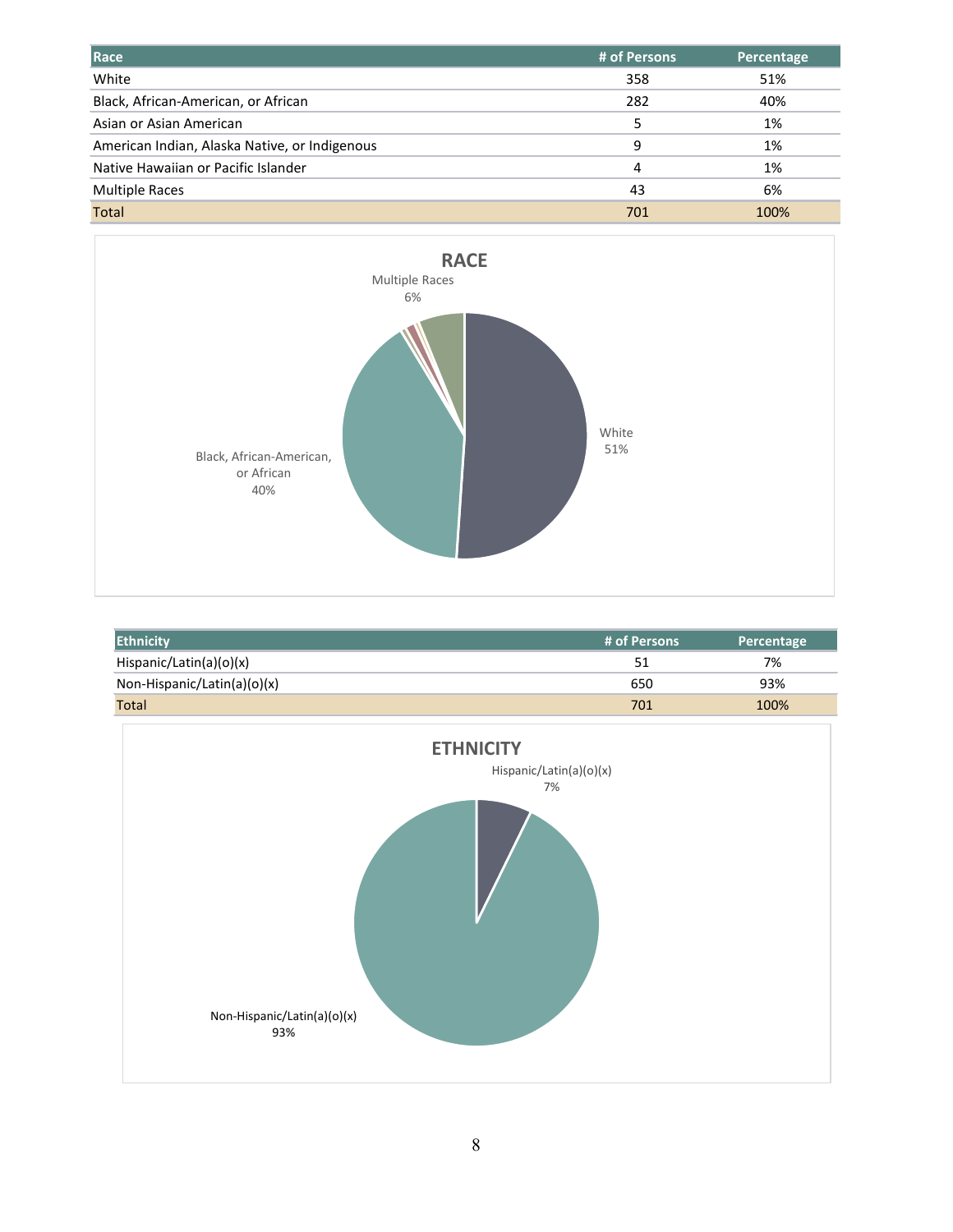| Age          | # of Persons | <b>Percentage</b> |
|--------------|--------------|-------------------|
| Under Age 18 | 131          | 19%               |
| Age 18-24    | 49           | 7%                |
| Over Age 24  | 521          | 74%               |
| <b>Total</b> | 701          | 100%              |



| <b>Gender - All Population</b>                                       | # of Persons | Percentage |
|----------------------------------------------------------------------|--------------|------------|
| Female                                                               | 290          | 41%        |
| Male                                                                 | 406          | 58%        |
| Gender that is not singularly 'Female' or 'Male'                     |              |            |
| (e.g., non-binary, genderfluid, agender, culturally specific gender) | 3            | 0%         |
| Questioning                                                          | 0            | 0%         |
| Transgender                                                          | 2            | 0%         |
| Total                                                                | 701          | 100%       |

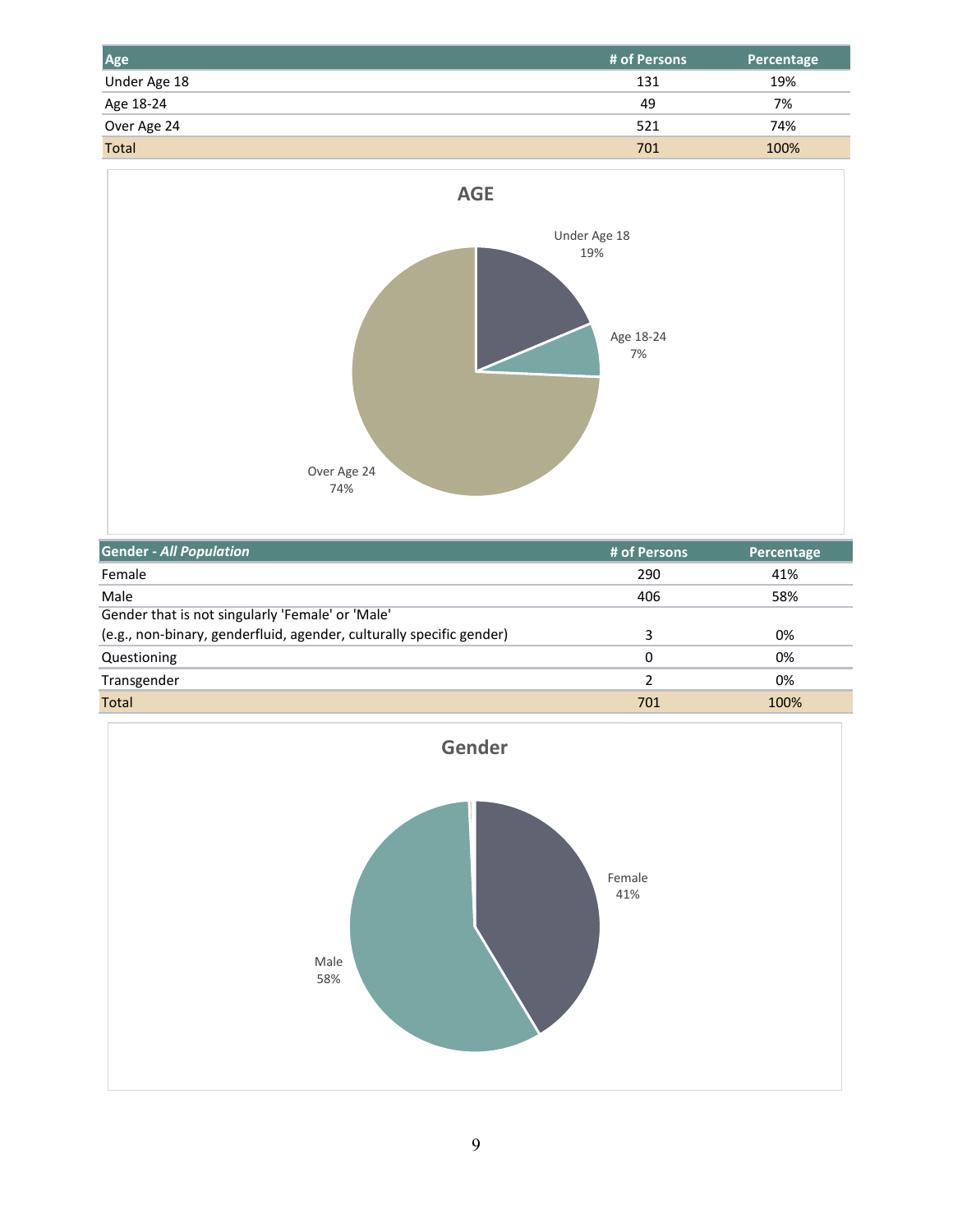| Gender - Families (households with children)                         | # of Persons | Percentage |
|----------------------------------------------------------------------|--------------|------------|
| Female                                                               | 133          | 63%        |
| Male                                                                 | 77           | 37%        |
| Gender that is not singularly 'Female' or 'Male'                     |              |            |
| (e.g., non-binary, genderfluid, agender, culturally specific gender) | 0            | 0%         |
| Questioning                                                          | 0            | 0%         |
| Transgender                                                          | 0            | 0%         |
| <b>Total</b>                                                         | 210          | 100%       |



| Gender - Singles (households without children)                       | # of Persons  | Percentage |
|----------------------------------------------------------------------|---------------|------------|
| Female                                                               | 157           | 32%        |
| Male                                                                 | 328           | 67%        |
| Gender that is not singularly 'Female' or 'Male'                     |               |            |
| (e.g., non-binary, genderfluid, agender, culturally specific gender) | 3             | 1%         |
| Questioning                                                          | 0             | 0%         |
| Transgender                                                          | $\mathcal{P}$ | 0%         |
| Total                                                                | 490           | 100%       |

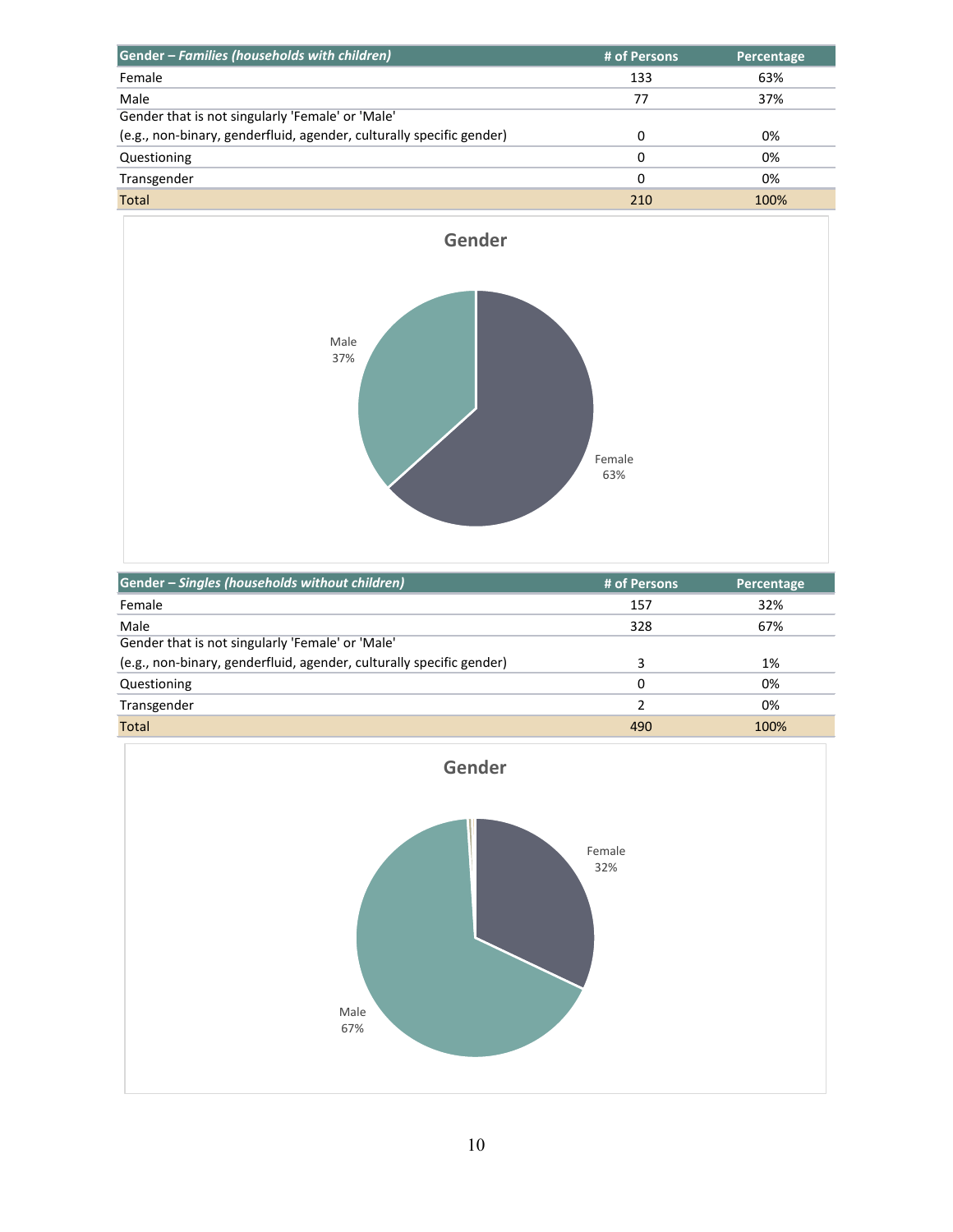# **APPENDIX 2022 January PIT Sheltered/Unsheltered Report**

# **All Households**

# **Households with at least one Adult and one Child**

Total Number of Households

Total Number of Persons **550 68 83 701**

Number of Children (Under Age 18)

Number of Persons (Age 18-24)

Number of Persons (Over Age 24)

### **Gender (adults and children)**

### **Ethnicity (adults and children)**

## **Race (adults and children)**

| American Indian, Alaska Native, or Indigenous |
|-----------------------------------------------|
| Asian or Asian American                       |
| Black, African-American, or African           |

### **Chronically Homeless**

| <b>Total Number of Persons</b> |  |
|--------------------------------|--|
|--------------------------------|--|

|           | <b>Sheltered</b> |    | Total |
|-----------|------------------|----|-------|
| Emergency | Transitional     |    |       |
| 419       | 44               | 82 | 545   |
| 550       | 68               | 83 | 701   |
| 107       | 23               |    | 131   |
| 43        |                  | 2  | 49    |
| 400       | 41               | 80 | 521   |

| Female                                                                                                                      | 229 | 40 | 21 | 290 |
|-----------------------------------------------------------------------------------------------------------------------------|-----|----|----|-----|
| Male                                                                                                                        | 318 | 27 | 61 | 406 |
| Gender that is not singularly 'Female' or 'Male'<br>(e.g., non-binary, genderfluid, agender, culturally<br>specific gender) |     |    |    |     |
| Questioning                                                                                                                 |     |    |    |     |
| Transgender                                                                                                                 |     |    |    |     |

| Non-Hispanic/Latin(a)(o)(x) | 510 | 60<br>୰୵ | 65C |
|-----------------------------|-----|----------|-----|
| Hispanic/Latin(a)(o)(x)     | 40  |          |     |

| 233 | 32 |    | 282 |
|-----|----|----|-----|
|     |    |    |     |
| 278 | 24 | 56 | 358 |
| 30  |    |    | 43  |
|     |    |    |     |

| Total Number of Persons |  | ັ |  |
|-------------------------|--|---|--|
|                         |  |   |  |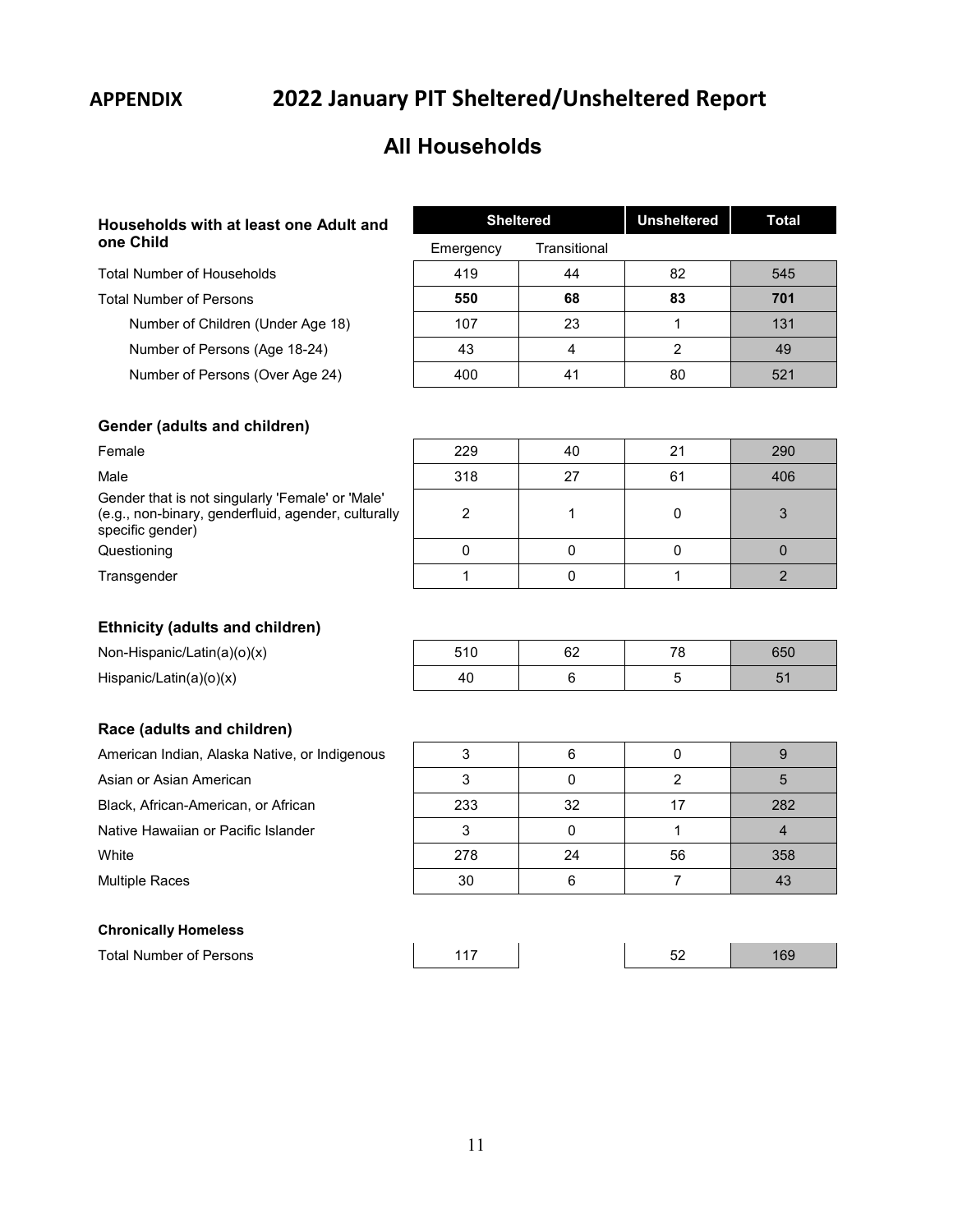# **Families: Households with at least one adult and one child**

### **Households with at least one Adult and one Child**

Total Number of Households

Total Number of Persons (Adults and Children) **173 35 2 210**

Number of Children (Under Age 18) Number of Young Adults (Age 18-24)

Number of Adults (Over Age 24)

|           | <b>Sheltered</b> |   | Total |
|-----------|------------------|---|-------|
| Emergency | Transitional     |   |       |
| 51        | 12               |   | 64    |
| 173       | 35               | 2 | 210   |
| 106       | 23               |   | 130   |
| 13        | 2                |   | 15    |
| 54        | 10               |   | 65    |

### **Gender (adults and children)**

| Female                                                                                                                      | 106 | 26 | 133 |
|-----------------------------------------------------------------------------------------------------------------------------|-----|----|-----|
| Male                                                                                                                        | 67  |    |     |
| Gender that is not singularly 'Female' or 'Male'<br>(e.g., non-binary, genderfluid, agender, culturally<br>specific gender) |     |    |     |
| Questioning                                                                                                                 |     |    |     |
| Transgender                                                                                                                 |     |    |     |

### **Ethnicity (adults and children)**

Non-Hispanic/Latin(a)( $o$ )(x)

Hispanic/Latin(a)(o)(x)

### **Race (adults and children)**

### **Chronically Homeless**

Total Number of Households

**Total Number of Persons** 

| 158       | 29 | 189 |
|-----------|----|-----|
| 15<br>. ت |    |     |

| American Indian, Alaska Native, or Indigenous |     |    |     |
|-----------------------------------------------|-----|----|-----|
| Asian or Asian American                       |     |    |     |
| Black, African-American, or African           | 105 | 25 | 130 |
| Native Hawaiian or Pacific Islander           |     |    |     |
| White                                         | -51 |    | 53  |
| <b>Multiple Races</b>                         |     |    |     |

| 6  |  |
|----|--|
| 26 |  |

| 28 |
|----|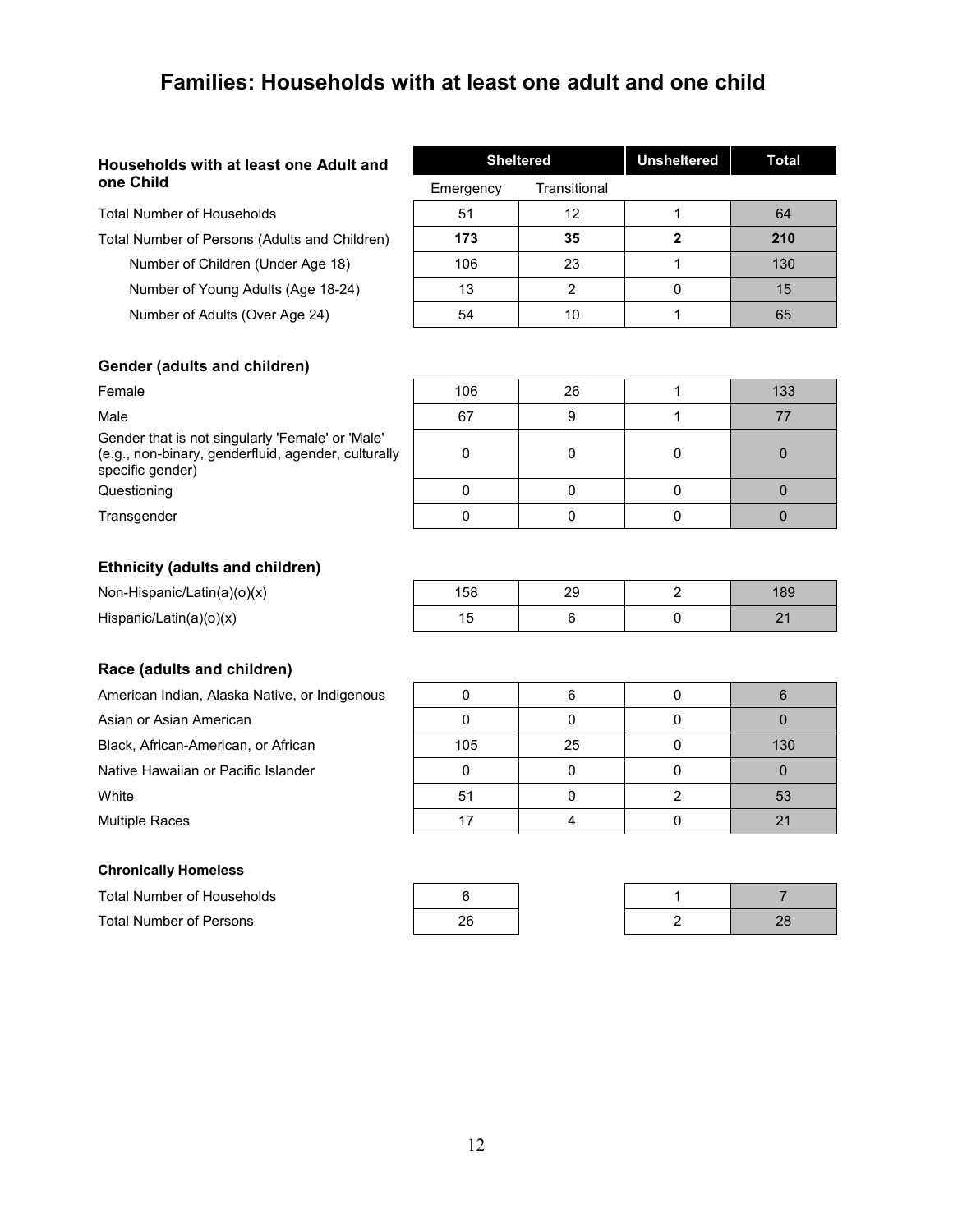# **Singles or Couples: Households without children**

|                                    |           | <b>Sheltered</b> | <b>Unsheltered</b> | Total |
|------------------------------------|-----------|------------------|--------------------|-------|
| <b>Households without Children</b> | Emergency | Transitional     |                    |       |
| <b>Total Number of Households</b>  | 367       | 32               | 81                 | 480   |
| Total Number of Persons (Adults)   | 376       | 33               | 81                 | 490   |
| Number of Young Adults (Age 18-24) | 30        | າ                |                    | 34    |
| Number of Adults (Over Age 24)     | 346       | 31               | 79                 | 456   |

### **Gender**

Female 123 14 20 157

Male 250 18 60 328

Gender that is not singularly 'Female' or 'Male' (e.g., non-binary, genderfluid, agender, culturally specific gender)

Questioning and a control of the control of the control of the control of the control of the control of the control of the control of the control of the control of the control of the control of the control of the control o

Transgender  $\begin{vmatrix} 1 & 1 \\ 0 & 1 \end{vmatrix}$  0 1 1 2

# **Ethnicity**

| Non-Hispanic/Latin(a)(o)(x) | つに・<br>ື | ົ<br>ັບ | $\overline{\phantom{a}}$ | 160 |
|-----------------------------|----------|---------|--------------------------|-----|
| Hispanic/Latin(a)(o)(x)     |          |         |                          | ບບ  |

### **Race**

### **Chronically Homeless**

Total Number of Persons

| American Indian, Alaska Native, or Indigenous |     |    |    |     |
|-----------------------------------------------|-----|----|----|-----|
| Asian or Asian American                       |     |    |    |     |
| Black, African-American, or African           | 127 |    |    | 151 |
| Native Hawaiian or Pacific Islander           |     |    |    |     |
| White                                         | 227 | 24 | 54 | 305 |
| Multiple Races                                | 13  |    |    | 22  |

2 1 0 3

|--|--|--|--|--|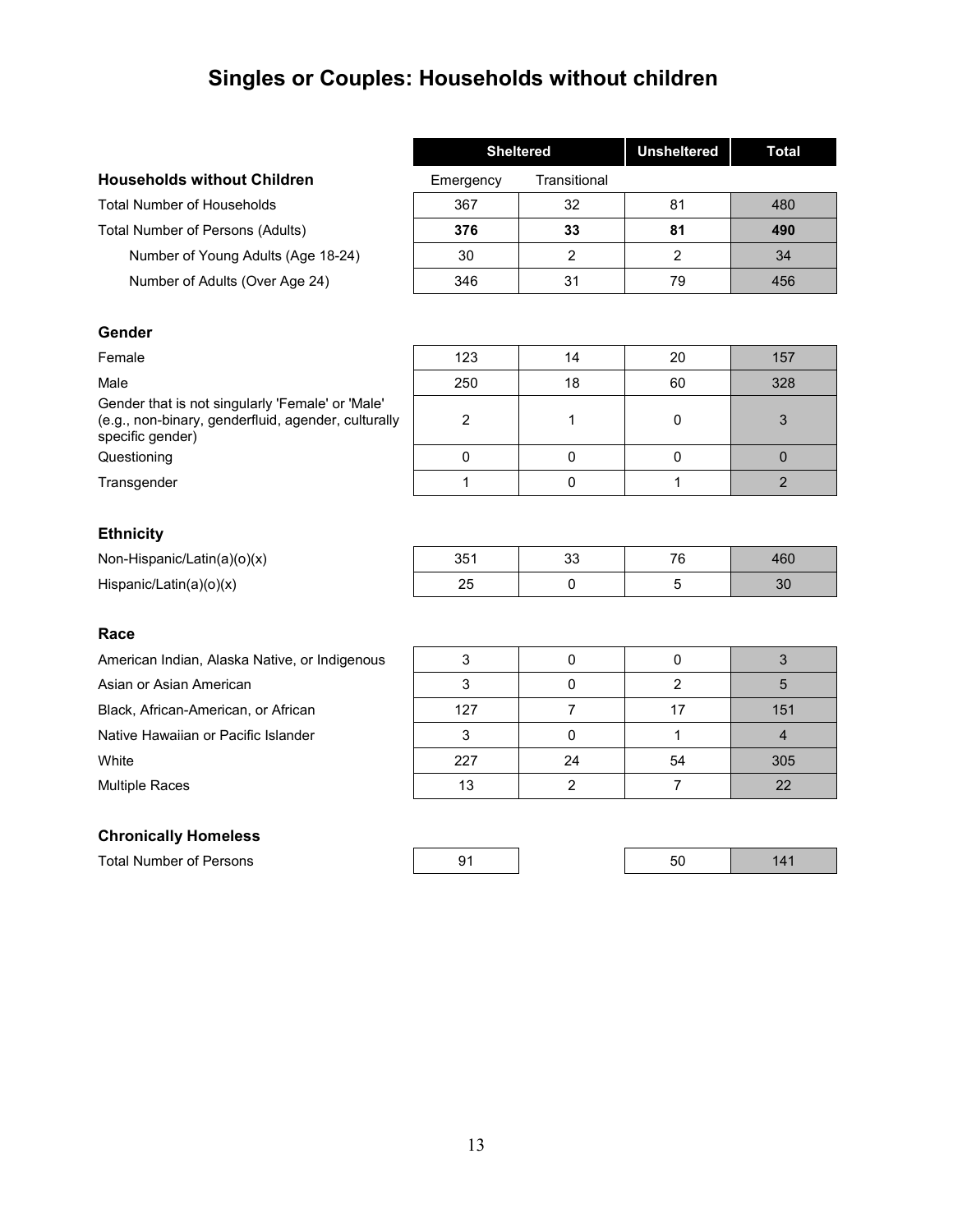# **Unaccompanied Youth: Households with only children (under age 18)**

| Households with Only Children (under                                                                                        | <b>Sheltered</b> |              | <b>Unsheltered</b> | <b>Total</b> |
|-----------------------------------------------------------------------------------------------------------------------------|------------------|--------------|--------------------|--------------|
| age 18)                                                                                                                     | Emergency        | Transitional |                    |              |
| <b>Total Number of Households</b>                                                                                           | 1                | $\mathbf 0$  | 0                  | $\mathbf{1}$ |
| Total Number of Children (Under 18)                                                                                         | 1                | $\mathbf 0$  | $\mathbf 0$        | $\mathbf{1}$ |
|                                                                                                                             |                  |              |                    |              |
| Gender                                                                                                                      |                  |              |                    |              |
| Female                                                                                                                      | $\pmb{0}$        | $\mathbf 0$  | $\mathbf 0$        | $\mathbf 0$  |
| Male                                                                                                                        | 1                | $\mathbf 0$  | $\mathbf 0$        | $\mathbf{1}$ |
| Gender that is not singularly 'Female' or 'Male'<br>(e.g., non-binary, genderfluid, agender, culturally<br>specific gender) | 0                | 0            | 0                  | $\mathbf 0$  |
| Questioning                                                                                                                 | $\mathbf 0$      | $\mathbf 0$  | $\mathbf 0$        | $\mathbf 0$  |
| Transgender                                                                                                                 | 0                | $\mathbf 0$  | $\mathbf 0$        | $\mathbf{0}$ |
|                                                                                                                             |                  |              |                    |              |
| <b>Ethnicity</b>                                                                                                            |                  |              |                    |              |
| Non-Hispanic/Latin(a)(o)(x)                                                                                                 | $\mathbf{1}$     | $\mathbf 0$  | $\pmb{0}$          | $\mathbf{1}$ |
| Hispanic/Latin(a)(o)(x)                                                                                                     | $\mathbf 0$      | $\mathbf 0$  | $\mathbf 0$        | $\mathbf{0}$ |
|                                                                                                                             |                  |              |                    |              |
| Race                                                                                                                        |                  |              |                    |              |
| American Indian, Alaska Native, or Indigenous                                                                               | $\pmb{0}$        | $\mathbf 0$  | $\pmb{0}$          | $\mathbf 0$  |
| Asian or Asian American                                                                                                     | 0                | $\mathbf 0$  | $\mathbf 0$        | $\mathbf 0$  |
| Black, African-American, or African                                                                                         | $\mathbf{1}$     | $\mathbf 0$  | $\mathbf 0$        | $\mathbf{1}$ |
| Native Hawaiian or Pacific Islander                                                                                         | 0                | $\mathbf 0$  | $\mathbf 0$        | $\mathbf 0$  |
| White                                                                                                                       | $\pmb{0}$        | $\mathbf 0$  | $\mathbf 0$        | $\mathbf{0}$ |
| <b>Multiple Races</b>                                                                                                       | $\mathbf 0$      | $\mathbf 0$  | $\mathbf 0$        | $\mathbf 0$  |
|                                                                                                                             |                  |              |                    |              |

### **Chronically Homeless**

Total Number of Persons 0 0 0